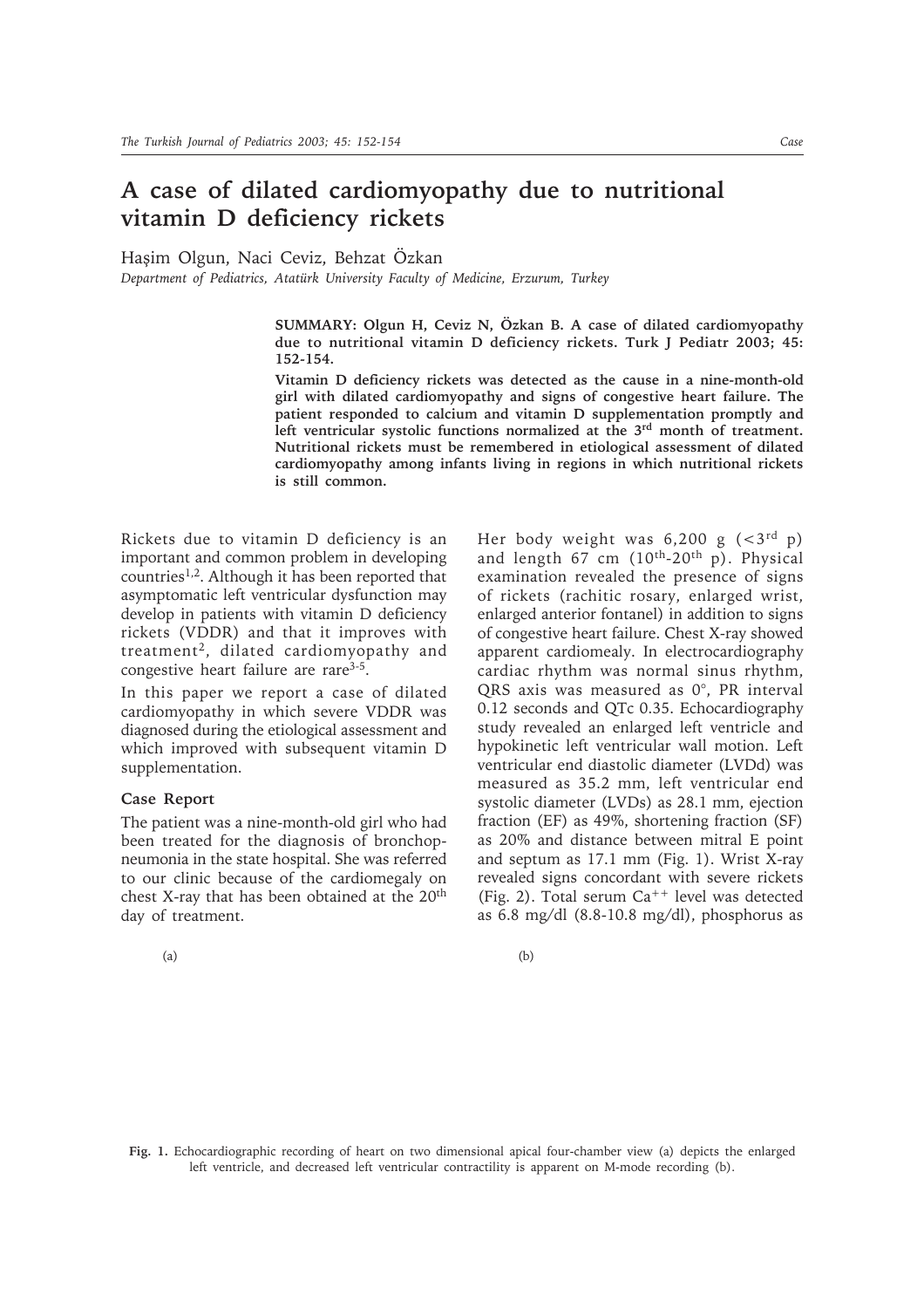were normal. Serological tests against hepatitis A, B, C and Epstein-Barr viruses were negative. Serological tests against other viruses could not be performed. Total serum carnitine level was low normal (15  $\mu$ mol/L).

The patient was diagnosed as having dilated cardiomyopathy due to severe VDDR. Treatment included anti-congestive drugs (digitalis, diuretics and ACE inhibitors) in addition to vitamin D and calcium supplementation. Signs related to heart failure disappeared in a few days and the wrist X-ray on  $15<sup>th</sup>$  day of vitamin D supplementation showed calcification zone on the distal end of radius and ulna (Fig. 2). Total serum Ca++ level was measured as 9.1 mg/dl and 25-hidroxy vitamin D level as 20 ng/ml.

The patient was visited at the 3<sup>rd</sup> month of treatment and the echocardiographic study revealed LVDd as 30.2 mm, LVDs 22.1 mm, EF 60.8%, SF 26.8% SF and the distance between mitral E point and septum as 9.3 mm.

## **Discussion**

Calcium ions have a key role in the excitation as well as the contraction of the cardiac muscle fibers<sup>6</sup>, and reduction in serum calcium level may affect ventricular contraction<sup>2</sup>. Although hypocalcemia is a common problem in children, congestive heart failure due to hypocalcemia is a relatively uncommon but reversible problem7. Rickets is a metabolic disorder of the bone that develops due to insufficient mineralization of the bone tissue and presents its more striking findings on the skeletal system $8$ . Hypocalcemia is present in most of patients with VDDR and may be severe causing convulsions. However, congestive heart failure and cardiomyopathy are rare, having been reported as case reports $3-5$ . The only prospective study investigating cardiac functions in patients with rickets belongs to Uysal et al.<sup>2</sup>. Although none of their patients had cardiac symptoms, they reported some echocardiographic changes indicating that the heart may have been affected in rickets.

In patients with cardiomyopathy and rickets, longstanding hypocalcemia has been considered the leading cause of cardiomyopathy. Nevert-heless, the exact mechanism of cardiomyopathy in these cases has not been completely understood<sup>9</sup>. Dursun et al.<sup>9</sup> reported a decreased serum carnitine level and an

(a)

(b)

**Fig. 2.** Left wrist X-ray. Panel A shows the pretreatment changes due to rickets, and two healing fractures on ulna (arrows). Panel B includes the 15<sup>th</sup> day radiography of left wrist. Calcification zone is

2 mg/dl, alkaline phosphatase as 1990 IU/L, intact-parathyroid hormone as 506.7 pg/ml (12-72 pg/ml) and 25-hidroxy vitamin D as <5 ng/ml (10-30 ng/ml). Multiple fractures on left ulna, fibula and radius were detected on bone survey graphies.

Liver and renal functions, blood gas values, serum ammonia level and qualitative measurement of blood and urine amino acids